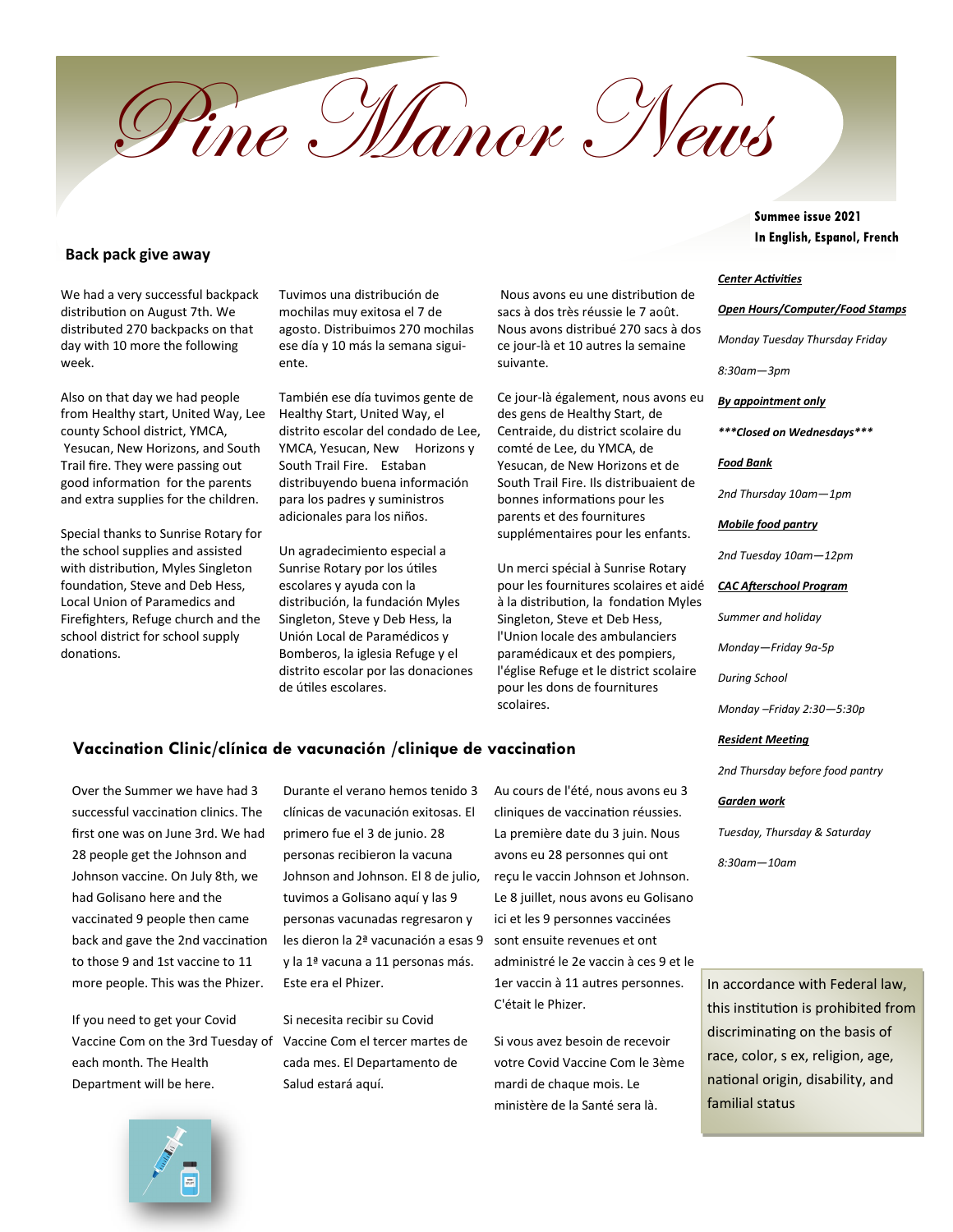### **Pine Manor News Page 2**

### **FGCU Nurses at Pine Manor/Enfermeras de FGCU en Pine Manor/Infirmières de la FGCU à Pine Manor**

Starting in September/October, we are A partir de septiembre / octubre, going to have some FGCU Student nurses coming on Thursdays. They will be here to take blood preasures and answer question about your medications. They will also do home visits to the ones who cannot get out.

They will also be doing some surveys and research to answer the needs of the community. This will be coming soon.

So be on the look out for FGCU coming to the center.

tendremos algunos estudiantes de de FGCU al centro. À partir de enfermería de FGCU los jueves. Estarán aquí para tomar presiones sanguíneas y responder preguntas sobre sus medicamentos.

También harán visitas domiciliarias a los que no puedan salir.

También harán algunas encuestas e investigaciones para responder a las necesidades de la comunidad. Esto vendrá pronto.

Así que esté atento a la llegada septembre/octobre, nous aurons des étudiants infirmiers de la FGCU qui viendront les jeudis. Ils seront là pour prendre des mesures sanguines et répondre aux questions sur vos médicaments. Ils feront également des visites à domicile à ceux qui ne peuvent pas sortir.

Ils feront également des sondages et des recherches pour répondre aux besoins de la communauté. Cela arrivera bientôt. Soyez donc à l'affût de la venue du FGCU au centre.



# **2 Christian outreach programs coming to Pine Manor/2 programmes de sensibilisation chrétienne à venir à Pine Manor /2 programmes de sensibilisation chrétienne à venir à Pine Manor**

Coming this Saturday, August 21st, Word of Life Church will be coming from 11am—1pm to do an outreach event. This event will include a worship service, testimonies, food and clothes donations. There will also be some fun things for the children. So come on out and check out what they will have for you.

Coming Saturday September 11th. City Takers SWFL in partnership with McGregor Baptist and Assembly of God, will be coming out to do a special concert/outreach event for the community. This event is going to happen at the Church on 8th an Oak Dr.

Este sábado 21 de agosto, la Iglesia Palabra de Vida vendrá de 11 am a 1 pm para hacer un evento de divulgación. Este evento incluirá un servicio de adoración, testimonios, donaciones de comida y ropa. También habrá algunas cosas divertidas para los niños. Así que ven y mira lo que tienen para ti.

Próximamente el sábado 11 de septiembre. City Takers SWFL en asociación con McGregor Baptist y Assembly of God, saldrá para hacer un concierto especial / evento de divulgación para la comunidad. Este evento se llevará a cabo en la Iglesia el día 8 en Oak Dr.

À venir ce samedi 21 août, l'église Parole de Vie viendra de 11h à 13h pour faire un événement de sensibilisation. Cet événement comprendra un service d'adoration, des témoignages, des dons de nourriture et de vêtements. Il y aura aussi des choses amusantes pour les enfants. Alors venez voir ce qu'ils auront pour vous.

A venir samedi 11 septembre. City Takers SWFL, en partenariat avec McGregor Baptist et Assembly of God, sortira pour faire un concert spécial/événement de sensibilisation pour la communauté. Cet événement aura lieu à l'église le 8 et Oak Dr.

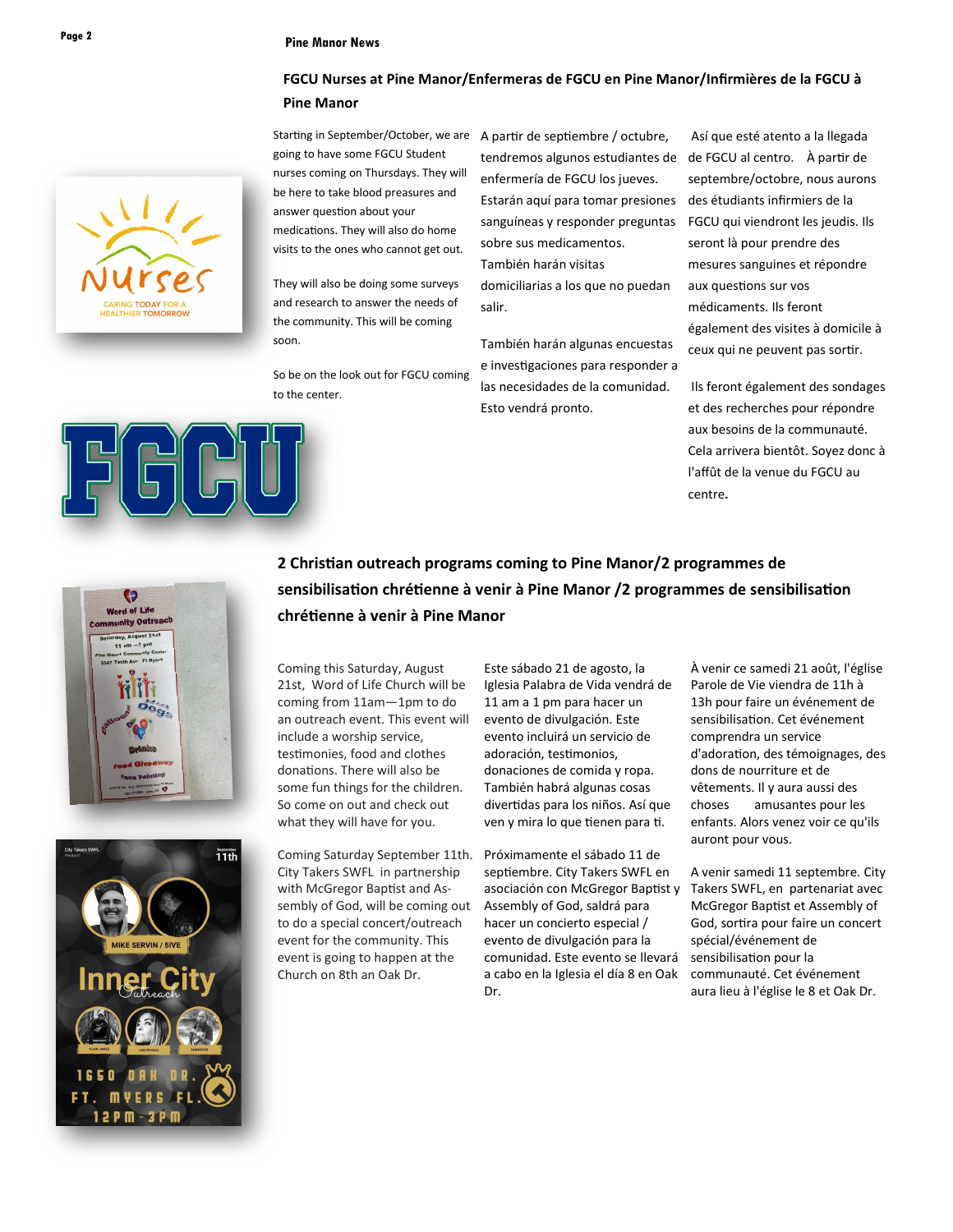# **Important Numbers for the Community**

# **Contact Us**

**Pine Manor Improvement Association** 

**Po Box 61464 Ft Myers, FL 33906 Physical Address: 5547 10th Ave Ft Myers, FL 33907 (239) 275-5180 (239) 275-6290—fax Sharalynclark@goodwillswfl.org** 

**Visit us on the web at Www.facebook.com/pine.manor.16 Www.pmiafm.org** 



## **Important websites**

### *Job searches*

Www.indeed.com

Www.employflorida.com

Www.Careerbuilder.com

Www.snagajob.com

*Unemployment*

Www.floridajobs.org

*ACCESS for Food Stamps and Medicaid*

Www.myflorida.com/accessflorida

*Fort Myers Housing authority*

Www.hacfm.org

**Abuse Hotline**  1-800-96-ABUSE (22873)

**Area for Aging (Seniors)**  1–866–413–5337

**Animal Control**  432-2083

**Alcoholic's Anonymous**  275-5111

**Children's Advocacy Center**  939-2808

**Cocaine Anonymous**  1-866-819-5346

**Code Enforcement**  Doti Reynolds (239) 826-7335

**Crimestoppers**  1-800-780-TIPS (8477)

**Department of Children and Family ( ACCESS)**  1-866-762-2237

**Domestic Violence Hotline**  939-3122

> *Lee County cares act* Www.leeflcares.com

fortmyers/participant

*Search for housing*

Www.zillow.com

Www.trulia.com

Www.gosection8.com

*City of Fort Myers cares act*

portal.neighborlysoftware.com/erap-

*LIHEAP—Emergency Rent and utilities* 

www.leegov.com/dhs/assistance

**Drivers license**  278-7192

**Emergency Number (fire, police, ambulance**  911

**Goodwill SWFL**  995-2106

**Gulf Coast Humane Society Spay and Neuter appts**  332-1573

**Health Department**  332-9501

**Poison Control**  1-800-222-1222

**Pine Manor Neighborhood Resource Specialist**  275-5180

**Lee County Human Service**  533-7900

**Lee County Library**  533-4441

**Lee County Sheriff Non Emergency line**  477-1000

**Lifeline Family Center**  242-7238 Hotline: 722-HOPE

**Partners for Breast Cancer**  454-8583

**Runaway Hotline**  1-800-621-4000

**Rural Legal Service**  334-4554

**Senior Friendship Center**  275-1881

**Saint Cecelia's Church**  936-3635

**Salvation Army Electrical Assistance**  628-1417

**Social Security**  1-800-772-1213

**Solid Waste**  533-8000

**Substance Abuse (Child)**  1-877-866-5522

**United Way**  211 or 433-3900

**Waste Pro**  337-0800

**Vocational Rehab**  278-7150

Www.forrent.com

*Florida Power and Light*

Www.fpl.com

*Lee County Utilities*

Www.leegov.com/utilities

*Lee County Housing Authority*

Www.leecountyha.org

*Lee County Tax Collector—drivers license/id*

Www.gorenew.com